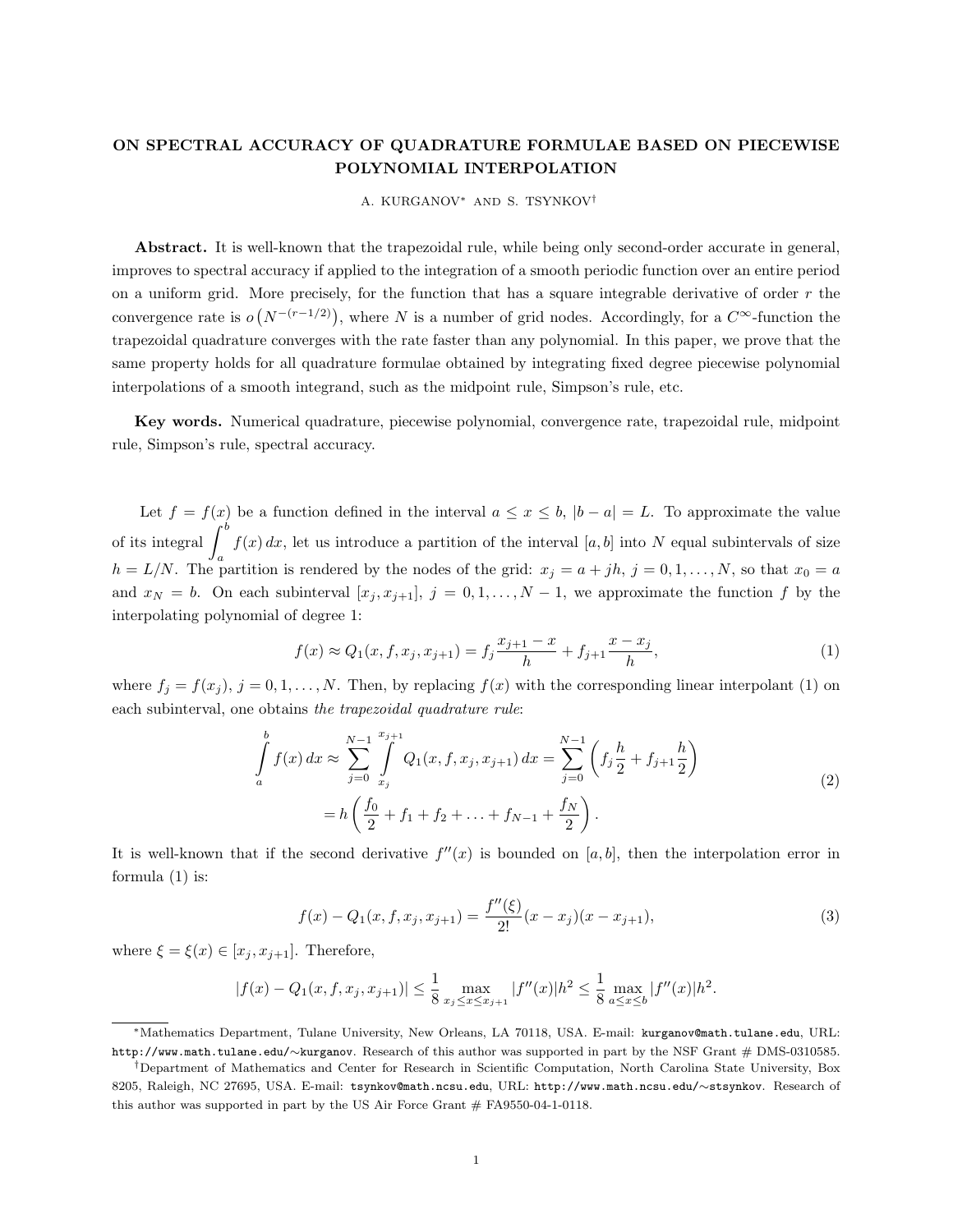Consequently, the error of the trapezoidal rule (2) can be estimated as:

$$
\left| \int_{a}^{b} f(x) dx - h \sum_{j=0}^{N-1} \left( \frac{f_j}{2} + \frac{f_{j+1}}{2} \right) \right| \leq \sum_{j=0}^{N-1} \left| \int_{x_j}^{x_{j+1}} (f(x) - Q_1(x, f, x_j, x_{j+1})) dx \right| \leq
$$
  

$$
\sum_{j=0}^{N-1} \int_{x_j}^{x_{j+1}} |f(x) - Q_1(x, f, x_j, x_{j+1})| dx \leq \frac{N}{8} \max_{a \leq x \leq b} |f''(x)| h^3 = \frac{L}{8} \max_{a \leq x \leq b} |f''(x)| h^2.
$$

In other words, when  $h \to 0$ , the error of the trapezoidal rule decays at least as fast as  $\mathcal{O}(h^2)$ . It is important to emphasize that in general this estimate cannot be improved. Namely, even if the function  $f(x)$ has bounded derivatives of order higher than two on  $[a, b]$ , the convergence of the trapezoidal rule will still remain quadratic. This immediately follows from the fact that even for smoother functions the interpolation error is given by the same formula (3).

However, there is one particular case when the trapezoidal rule provides a much better accuracy of approximation. This is the case of a smooth and L-periodic function  $f$ , for which the rate of convergence of the trapezoidal quadrature will automatically adjust to the degree of regularity of  $f$ . In the literature, this result is commonly referred to as standard; a proof, for instance, can be found in [2, Section 2.9] or in [3, Section 4.1.2]. Moreover, this result has far-reaching implications in scientific computation; it facilitates construction of efficient numerical methods, for example, in the scattering theory, see [1]. Since one can actually come across several slightly different versions of this result, we formulate it as a theorem and provide a proof that follows [3] and is based on a simpler argument than the one used in [2].

THEOREM 1. Let  $f = f(x)$  be an L-periodic function and assume that its derivative of order r is square integrable:  $f^{(r)} \in L^2$ . Then the error of the trapezoidal quadrature rule (2) can be estimated as:

$$
\left| \int_{a}^{a+L} f(x) dx - h \sum_{j=0}^{N-1} \left( \frac{f_j}{2} + \frac{f_{j+1}}{2} \right) \right| \le L \cdot \frac{\zeta_N}{N^{r-1/2}},\tag{4}
$$

where  $\zeta_N \to 0$  as  $N \to \infty$ .

Proof. We first note that since the function f is integrated over a full period, we may assume without loss of generality that  $a = 0$ . We then represent f as the sum of its Fourier series:

$$
f(x) = S_{N-1}(x) + R_{N-1}(x),
$$
\n(5)

where

$$
S_{N-1}(x) = \frac{a_0}{2} + \sum_{n=1}^{N-1} a_n \cos \frac{2\pi nx}{L} + \sum_{n=1}^{N-1} b_n \sin \frac{2\pi nx}{L}
$$
(6)

is the partial sum of order  $N-1$  and

$$
R_{N-1}(x) = \sum_{n=N}^{\infty} a_n \cos \frac{2\pi nx}{L} + \sum_{n=N}^{\infty} b_n \sin \frac{2\pi nx}{L}
$$
 (7)

is the corresponding remainder. The coefficients  $a_n$  and  $b_n$  of the Fourier series of f are given by the formulae:

$$
a_n = \frac{2}{L} \int_0^L f(x) \cos \frac{2\pi nx}{L} dx, \qquad b_n = \frac{2}{L} \int_0^L f(x) \sin \frac{2\pi nx}{L} dx.
$$
 (8)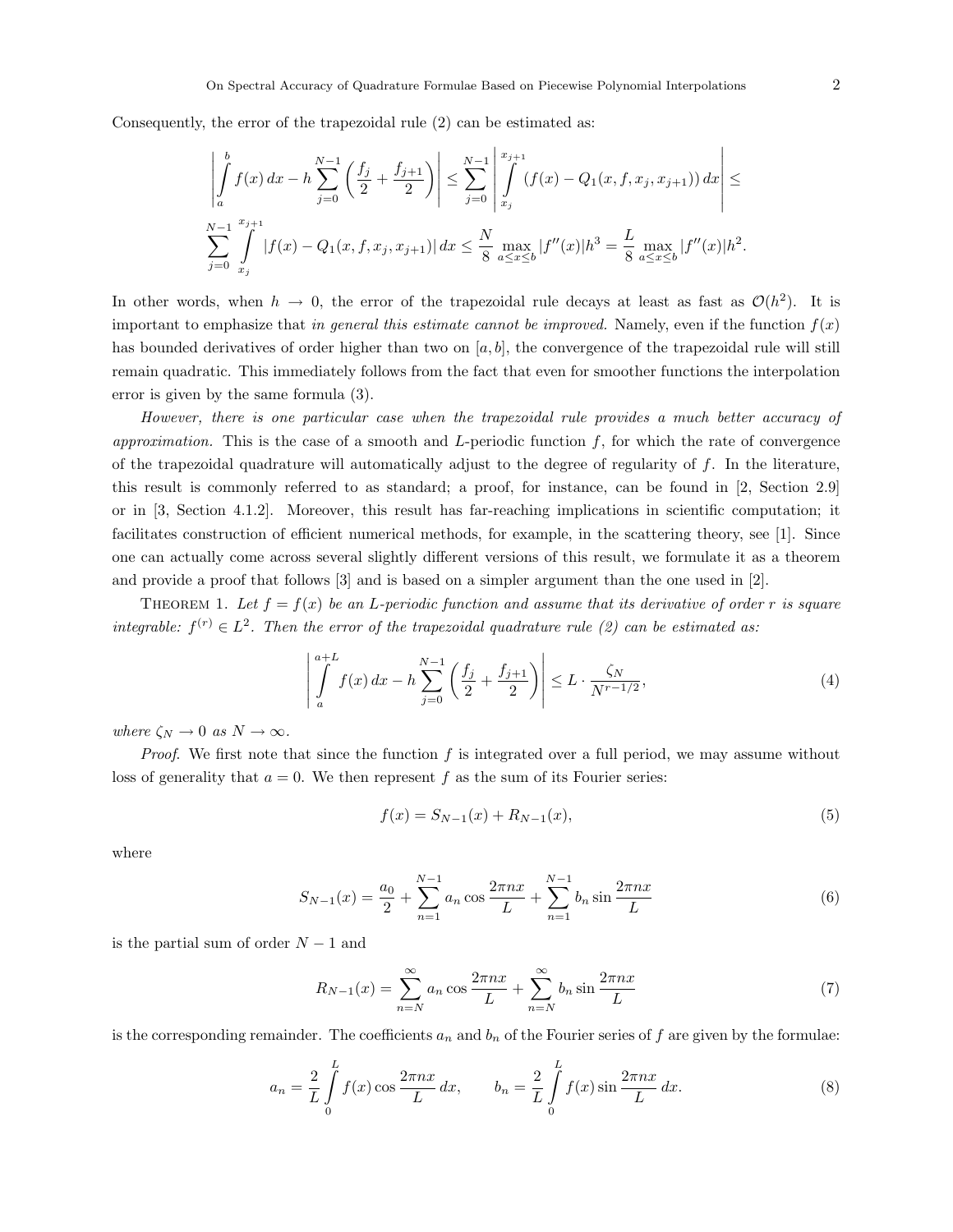Notice that according to formulae (6) and (8), the following equality holds:

$$
\frac{L}{2}a_0 = \int\limits_0^L S_{N-1}(x) \, dx = \int\limits_0^L f(x) \, dx. \tag{9}
$$

We now integrate equality (5) over  $[0, L]$ :

$$
\int_{0}^{L} f(x) dx = \int_{0}^{L} S_{N-1}(x) dx + \int_{0}^{L} R_{N-1}(x) dx.
$$
\n(10)

and apply the trapezoidal quadrature rule to the right-hand side (RHS) of (10). For the first integral there, this can be done via the term-by-term integration of (6). We start with the constant component  $(n = 0)$ , for which, taking into account (9), we immediately get:

$$
h\sum_{j=0}^{N-1}\left(\frac{a_0/2}{2}+\frac{a_0/2}{2}\right)=\frac{L}{2}a_0=\int\limits_0^L S_{N-1}(x)\,dx=\int\limits_0^L f(x)\,dx.
$$

For all other terms  $(n = 1, 2, ..., N - 1)$  we exploit periodicity with the period L, use the definition of the grid size  $h = L/N$ , and obtain:

$$
h\sum_{j=0}^{N-1} \left(\frac{a_n}{2}\cos\frac{2\pi njh}{L} + \frac{a_n}{2}\cos\frac{2\pi n(j+1)h}{L}\right) = a_n h \sum_{j=0}^{N-1} \cos\frac{2\pi njh}{L}
$$

$$
= \frac{a_n h}{2} \sum_{j=0}^{N-1} \left(e^{i\frac{2\pi njh}{L}} + e^{-i\frac{2\pi njh}{L}}\right) = \frac{a_n h}{2} \left(\frac{1 - e^{i\frac{2\pi n N h}{L}}}{1 - e^{i\frac{2\pi n h}{L}}} + \frac{1 - e^{-i\frac{2\pi n N h}{L}}}{1 - e^{-i\frac{2\pi n h}{L}}}\right) = 0.
$$

Similarly, one can show that

$$
h\sum_{j=0}^{N-1} \left(\frac{b_n}{2}\sin\frac{2\pi n j h}{L} + \frac{b_n}{2}\sin\frac{2\pi n (j+1) h}{L}\right) = 0.
$$

Altogether we conclude that the trapezoidal rule is exact for the partial sum  $S_{N-1}$  given by formula (6), namely:

$$
h\sum_{j=0}^{N-1} \left( \frac{S_{N-1}(x_j)}{2} + \frac{S_{N-1}(x_{j+1})}{2} \right) = \int\limits_0^L S_{N-1}(x) \, dx = \frac{L}{2} a_0. \tag{11}
$$

We also note that choosing the partial sum of order  $N-1$ , while the number of grid cells being N, is not accidental. From the previous derivation is is easy to see that equality (11) would no longer hold already if we were to take  $S_N(x)$  instead of  $S_{N-1}(x)$  there.

Next, we need to apply the trapezoidal rule to the remainder of the series  $R_{N-1}$  given by formula (7). First we recall that the magnitude of the remainder or, equivalently, the rate of convergence of the Fourier series, is determined by the smoothness of the function  $f$ . More precisely, one can show that for a function f such that  $f^{(r)} \in L^2$  the following estimate holds:

$$
\sup_{0 \le x \le L} |R_{N-1}(x)| \le \frac{\zeta_N}{N^{r-1/2}},\tag{12}
$$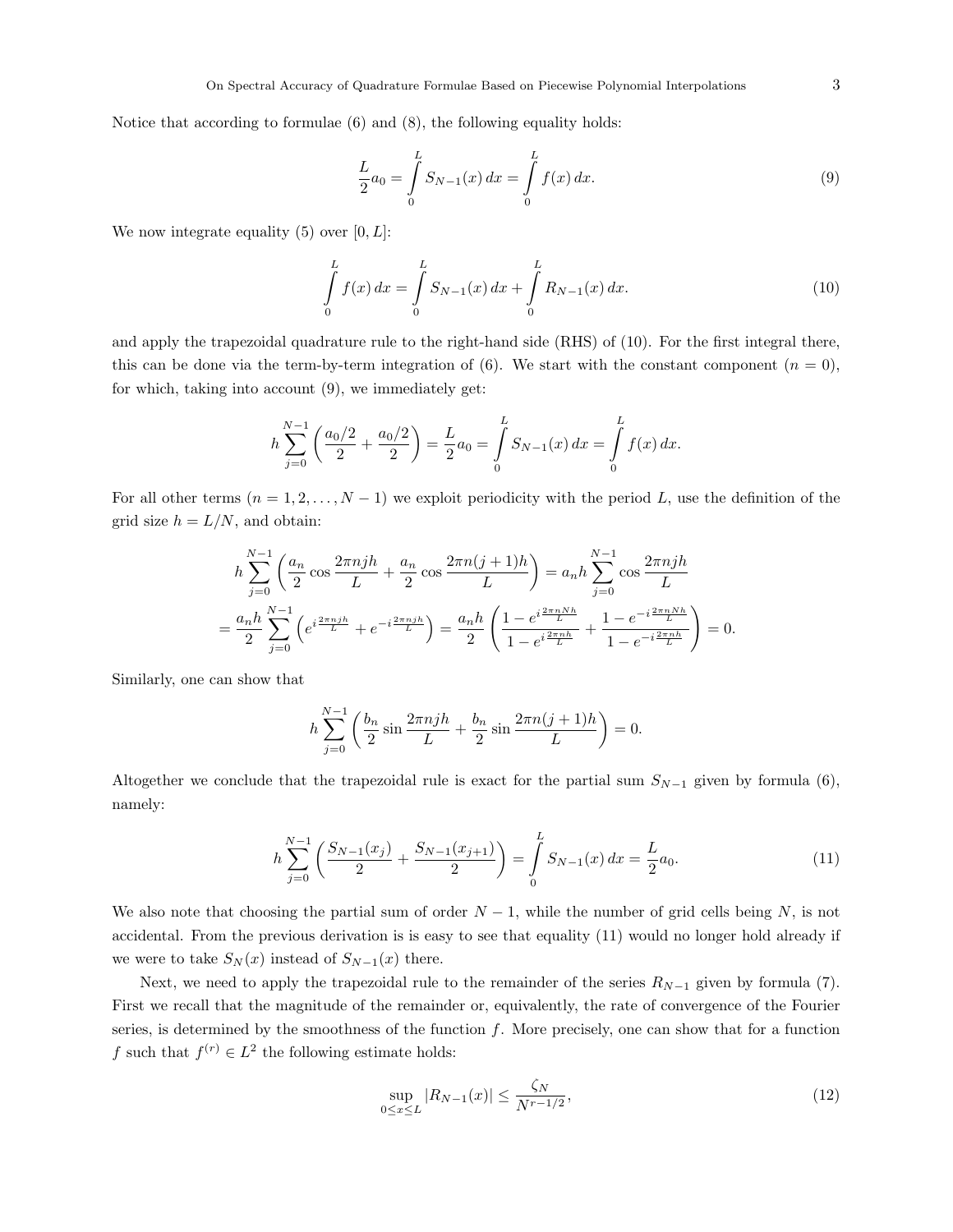where  $\zeta_N \to 0$  as  $N \to \infty$ . Therefore,

$$
\left| h \sum_{j=0}^{N-1} \left( \frac{R_{N-1}(x_j)}{2} + \frac{R_{N-1}(x_{j+1})}{2} \right) \right| \le N h \sup_{0 \le x \le L} |R_{N-1}(x)| = L \cdot \frac{\zeta_N}{N^{r-1/2}}.
$$
 (13)

Finally, we combine formulae (11) and (13) to conclude with:

$$
\begin{aligned}\n&\left| \int_{0}^{L} f(x) dx - h \sum_{j=0}^{N-1} \left( \frac{f_j}{2} + \frac{f_{j+1}}{2} \right) \right| \\
&= \left| \frac{L}{2} a_0 - h \sum_{j=0}^{N-1} \left( \frac{S_{N-1}(x_j)}{2} + \frac{S_{N-1}(x_{j+1})}{2} + \frac{R_{N-1}(x_j)}{2} + \frac{R_{N-1}(x_{j+1})}{2} \right) \right| \\
&= \left| h \sum_{j=0}^{N-1} \left( \frac{R_{N-1}(x_j)}{2} + \frac{R_{N-1}(x_{j+1})}{2} \right) \right| \le L \cdot \frac{\zeta_N}{N^{r-1/2}},\n\end{aligned}
$$

which completes the proof of the theorem.  $\square$ 

Remark. If  $f \in C^{\infty}$ , then Theorem 1 implies spectral convergence of the trapezoidal quadrature rule. In other words, the rate of decay of the error will be faster than any polynomial, that is, faster than  $\mathcal{O}(N^{-r})$ for any  $r > 0$ .

Let us now consider the entire family of approximate quadratures obtained, like the trapezoidal rule, by integrating piecewise polynomial interpolants of a given fixed degree. Let  $N = PM$ , where P and M are positive integers. Then, we partition the original grid of  $N$  cells into  $P$  clusters of  $M$  cells each, and within every cluster approximate the function  $f$  as follows:

$$
f(x) \approx Q_d(x, f, x_{pM}, x_{pM+1}, \dots, x_{(p+1)M}),
$$
  
\n
$$
x \in [x_{pM}, x_{(p+1)M}], \quad p = 0, 1, \dots, P-1,
$$
\n(14)

where  $Q_d(x, f, x_{pM}, x_{pM+1}, \ldots, x_{(p+1)M})$  is a unique algebraic interpolating polynomial of degree  $d \leq M$ that coincides with the function  $f(x)$  at the nodes  $x_j$ ,  $j = pM, pM + 1, \ldots, (p+1)M$ .

By integrating the interpolating polynomials (14) over the corresponding cell clusters we arrive at the following approximate quadrature formula:

$$
\int_{a}^{b} f(x) dx \approx \sum_{p=0}^{P-1} \int_{x_{pM}}^{x_{(p+1)M}} Q_d(x, f, x_{pM}, x_{pM+1}, \dots, x_{(p+1)M}) dx
$$
\n
$$
= h \sum_{p=0}^{P-1} (c_0 f_{pM} + c_1 f_{pM+1} + \dots + c_M f_{(p+1)M}),
$$
\n(15)

where the coefficients  $c_0, c_1, \ldots, c_M$ , are uniquely defined for a given M. For example, for the previously analyzed trapezoidal rule (2) we have  $P = N$ ,  $M = 1$ ,  $c_0 = 1/2$ , and  $c_1 = 1/2$ . For the well-known Simpson's rule we have  $P = N/2$ ,  $M = 2$ ,  $c_0 = 1/3$ ,  $c_1 = 4/3$ , and  $c_2 = 1/3$ . An obvious important property of the quadrature coefficients follows from applying formula (15) to  $f(x) \equiv \text{const.}$ 

$$
c_0 + c_1 + \ldots + c_M = M. \tag{16}
$$

Typically, the accuracy of the quadrature formulae (15) is  $\mathcal{O}(h^{M+1})$ , provided that the function f has a bounded derivative of order  $M + 1$ . Sometimes, symmetries may lead to a somewhat better accuracy. For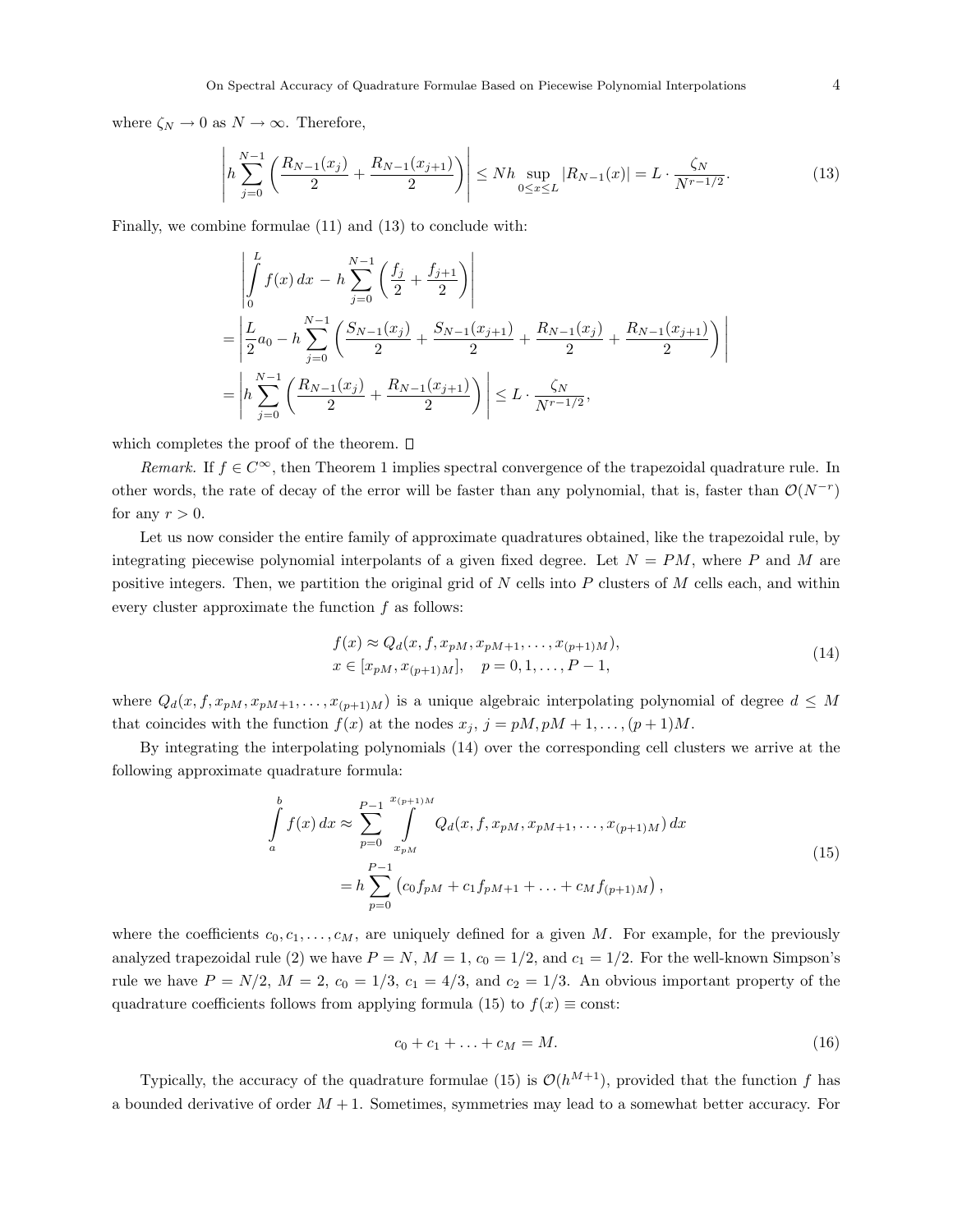example, the accuracy of Simpson's rule is, in fact,  $\mathcal{O}(h^4)$  rather than  $\mathcal{O}(h^3)$ , provided that  $f^{(4)}$  is bounded. However, for smooth periodic functions f all quadrature formulae of type (15) attain spectral accuracy when applied on a full period. This is the central result of our note, which we present in the following theorem.

THEOREM 2. Let  $f = f(x)$  be an L-periodic function and assume that its derivative of order r is square integrable:  $f^{(r)} \in L^2$ . Then the approximation error of any quadrature formula of type (15) can be estimated as:

$$
\left| \int_{a}^{a+L} f(x) dx - h \sum_{p=0}^{P-1} \left( c_0 f_{pM} + \dots + c_M f_{(p+1)M} \right) \right| \le L \cdot \frac{\zeta_N}{N^{r-1/2}},\tag{17}
$$

where  $\zeta_N \to 0 \, \; as \; N \to \infty.$ 

Proof. The proof of the theorem is based on a reduction of the quadrature formula (15) to a linear combination of the trapezoidal-type quadratures, for which estimate (17) reduces to estimate (4) that was proved in Theorem 1. Namely, we can rewrite the quadrature formula (15) as:

$$
h \sum_{p=0}^{P-1} (c_0 f_{pM} + c_1 f_{pM+1} + \dots + c_M f_{(p+1)M})
$$
  
=  $h (c_0 f_0 + (c_0 + c_M) f_M + (c_0 + c_M) f_{2M} + \dots + (c_0 + c_M) f_{(P-1)M} + c_M f_{PM})$   
+  $h \sum_{m=1}^{M-1} c_m (f_m + f_{m+M} + f_{m+2M} + \dots + f_{m+(P-1)M}).$ 

Next, we introduce the ghost nodes of the grid:  $\{x_j\}$  for  $j = N + 1, \ldots, N + M - 1$  (or equivalently,  $j = PM + 1, \ldots, PM + M - 1$ , and use the L-periodicity of  $f(x)$  to recast the previous equality as follows:

$$
h \sum_{p=0}^{P-1} (c_0 f_{pM} + c_1 f_{pM+1} + \dots + c_M f_{(p+1)M})
$$
  
= 
$$
h \left( \frac{c_0 + c_M}{2} f_0 + (c_0 + c_M) f_M + \dots + (c_0 + c_M) f_{(P-1)M} + \frac{c_0 + c_M}{2} f_{PM} \right)
$$
  
+ 
$$
h \sum_{m=1}^{M-1} c_m \left( \frac{f_m}{2} + f_{m+M} + f_{m+2M} + \dots + f_{m+(P-1)M} + \frac{f_{m+PM}}{2} \right).
$$

We therefore have:

=

$$
\sum_{p=0}^{P-1} \left( c_0 f_{pM} + c_1 f_{pM+1} + \dots + c_M f_{(p+1)M} \right)
$$
\n
$$
= \frac{(c_0 + c_M)}{M} \bar{h} \sum_{p=0}^{P-1} \left( \frac{f_{pM}}{2} + \frac{f_{(p+1)M}}{2} \right) + \sum_{m=1}^{M-1} \frac{c_m}{M} \bar{h} \sum_{p=0}^{P-1} \left( \frac{f_{pM+m}}{2} + \frac{f_{(p+1)M+m}}{2} \right)
$$
\n
$$
= \sum_{m=0}^{M-1} \alpha_m \bar{h} \sum_{p=0}^{P-1} \left( \frac{f_{m+pM}}{2} + \frac{f_{m+(p+1)M}}{2} \right),
$$
\n(18)

where  $\bar{h} = Mh$  denotes the size of the cell clusters. The RHS of (18) is a linear combination of M trapezoidaltype quadratures constructed on a uniform grid of P cells of size  $\bar{h} = Mh$ . The coefficients of the linear combination are:

$$
\alpha_0 = (c_0 + c_M)/M, \quad \alpha_1 = c_1/M, \quad \dots, \quad \alpha_{M-1} = c_{M-1}/M.
$$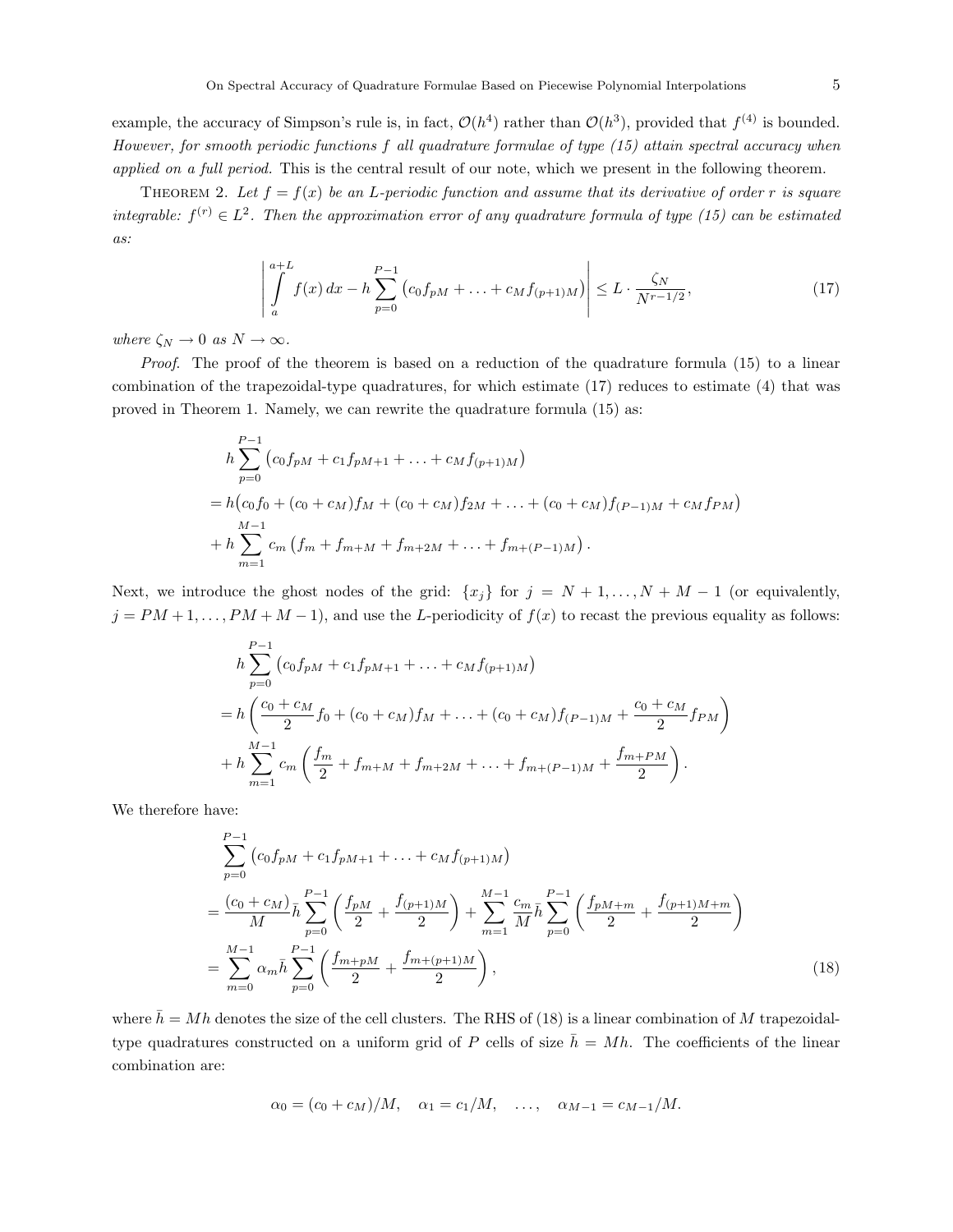Moreover, each quadrature with  $m > 0$  is a trapezoidal rule shifted by mh, that is, formally it integrates the function f on the interval  $[mh, L + mh]$  rather than  $[0, L]$ . However, as the function f is L-periodic, we obviously have:

$$
\int_{mh}^{mh+L} f(x) dx = \int_{0}^{L} f(x) dx.
$$
\n(19)

Therefore, we can apply the same argument as used in the proof of Theorem 1 to each individual trapezoidal formula on the RHS of (18). In doing so, we consider the partial sum  $S_{P-1}$  and the remainder  $R_{P-1}$  of the Fourier series of  $f$ . This yields [cf. formula (18)]:

$$
h \sum_{p=0}^{P-1} (c_0 f_{pM} + c_1 f_{pM+1} + \dots + c_M f_{(p+1)M})
$$
  
=  $\frac{(c_0 + c_M)}{M} \int_0^L f(x) dx + \sum_{m=1}^{M-1} \frac{c_m}{M} \int_{mh}^{mh+L} f(x) dx$   
+  $\sum_{m=0}^{M-1} \alpha_m \bar{h} \sum_{p=0}^{P-1} \left( \frac{R_{P-1}(x_{pM+m})}{2} + \frac{R_{P-1}(x_{(p+1)M+m})}{2} \right).$ 

Then, using equations (16) and (19) we obtain:

$$
h\sum_{p=0}^{P-1} \left(c_0 f_{pM} + c_1 f_{pM+1} + \dots + c_M f_{(p+1)M}\right) - \int_0^L f(x) dx
$$
  
= 
$$
\sum_{m=0}^{M-1} \alpha_m \bar{h} \sum_{p=0}^{P-1} \left(\frac{R_{P-1}(x_{pM+m})}{2} + \frac{R_{P-1}(x_{(p+1)M+m})}{2}\right).
$$

Finally, the desired estimate (17) is obtained by applying the triangle inequality and estimating the remainder of the Fourier series as:

$$
\sup_{0 \le x \le L} |R_{P-1}(x)| \le \frac{\zeta_P}{P^{r-1/2}}.
$$

This estimate is equivalent to (12) as long as when refining the grid ( $N \equiv MP \rightarrow \infty$ ) we keep the order of the quadrature formula M fixed ( $M = \text{const}$ ), while letting the number of clusters P to increase ( $P \rightarrow \infty$ ).  $\Box$ 

Remark. Note that one of the simplest quadrature formulae, known as the midpoint rule,

$$
\int_{a}^{b} f(x) dx \approx h(f_{1/2} + f_{3/2} + \dots + f_{N-1/2}),
$$
\n(20)

does not formally belong to the class (15). It has accuracy  $\mathcal{O}(h^2)$  provided that  $f''$  is bounded, and is obtained by approximating the function  $f$  with a constant (zero-degree polynomial) on each grid cell:

$$
f(x) \approx Q_0(x, f, x_j, x_{j+1}) = f(x_j + h/2) =: f_{j+1/2}, \quad x \in [x_j, x_{j+1}].
$$

Yet the same argument as employed when proving Theorem 2 clearly applies to the quadrature formula (20), which means that the midpoint rule also achieves spectral accuracy when used for integrating smooth periodic functions.